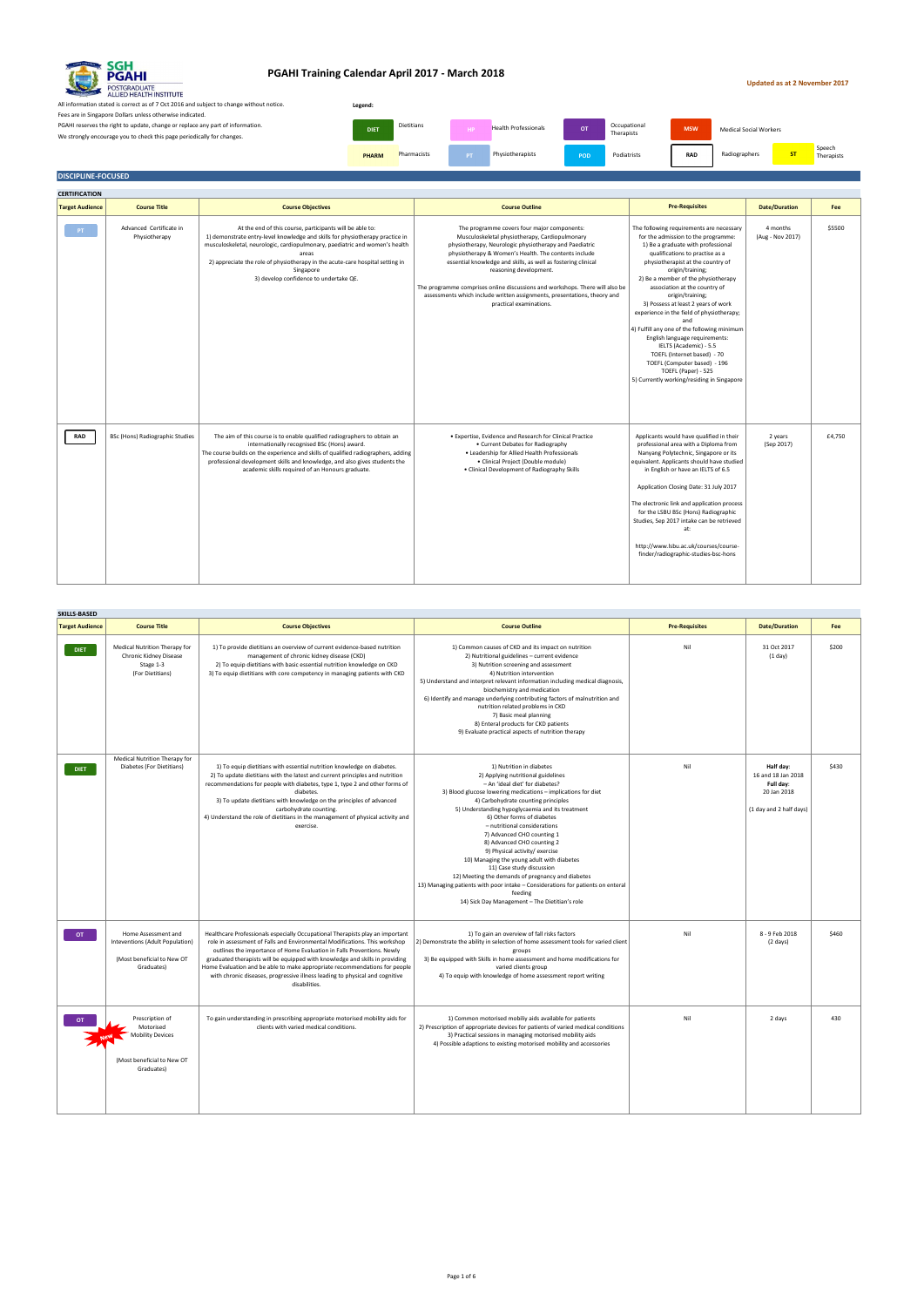| <b>Target Audience</b> | <b>Course Title</b>                                                                                         | <b>Course Objectives</b>                                                                                                                                                                                                                                                                                                                                                                                                                                                                                                                                                                                                                                                                                                                                                                                                                                                                                                                                                                                                                                                                                    | <b>Course Outline</b>                                                                                                                                                                                                                                                                                                                                                                                                                                                                                                                                                                                                                                                                                                                                                                                                                                                                                                                                                                                                                                                                                                 | <b>Pre-Requisites</b>                                                                                                                                                                                 | <b>Date/Duration</b>                                 | Fee    |
|------------------------|-------------------------------------------------------------------------------------------------------------|-------------------------------------------------------------------------------------------------------------------------------------------------------------------------------------------------------------------------------------------------------------------------------------------------------------------------------------------------------------------------------------------------------------------------------------------------------------------------------------------------------------------------------------------------------------------------------------------------------------------------------------------------------------------------------------------------------------------------------------------------------------------------------------------------------------------------------------------------------------------------------------------------------------------------------------------------------------------------------------------------------------------------------------------------------------------------------------------------------------|-----------------------------------------------------------------------------------------------------------------------------------------------------------------------------------------------------------------------------------------------------------------------------------------------------------------------------------------------------------------------------------------------------------------------------------------------------------------------------------------------------------------------------------------------------------------------------------------------------------------------------------------------------------------------------------------------------------------------------------------------------------------------------------------------------------------------------------------------------------------------------------------------------------------------------------------------------------------------------------------------------------------------------------------------------------------------------------------------------------------------|-------------------------------------------------------------------------------------------------------------------------------------------------------------------------------------------------------|------------------------------------------------------|--------|
| <b>PHARM</b>           | Anticoagulation Management                                                                                  | 1) Overview of coagulation tests used in anticoagulant monitoring<br>2) DOACs uses and monitoring<br>3) Role of Anticoagulation in Patients with Various Medical Conditions<br>4) Perioperative management of patients on anticoagulants<br>5) Local experience of setting up Anticoagulation Service<br>6) Audit of Anticoagulation Clinic<br>7) Pharmacoeconomic modelling for Anticoagulation Clinic<br>8) Virtual Monitoring Clinic<br>9) Clinical Attachment to Anticoagulation Clinic<br>10) Case Discussions                                                                                                                                                                                                                                                                                                                                                                                                                                                                                                                                                                                         | To provide an opportunity for pharmacists, doctors and nurses to increase their<br>knowledge and expertise in managing patients receiving anticoagulation therapy.                                                                                                                                                                                                                                                                                                                                                                                                                                                                                                                                                                                                                                                                                                                                                                                                                                                                                                                                                    | Pharmacist-trained                                                                                                                                                                                    | 5-7 Mar 2018<br>$(3 \text{ days})$                   | \$820  |
| <b>PHARM</b>           | Pharmacy Continuing Professional<br>Education (CPE) Lecture                                                 |                                                                                                                                                                                                                                                                                                                                                                                                                                                                                                                                                                                                                                                                                                                                                                                                                                                                                                                                                                                                                                                                                                             |                                                                                                                                                                                                                                                                                                                                                                                                                                                                                                                                                                                                                                                                                                                                                                                                                                                                                                                                                                                                                                                                                                                       |                                                                                                                                                                                                       | 1 hour                                               | Nil    |
| PT                     | Advanced Respiratory Care &<br><b>Exercise Prescription in Patients</b><br>with Chronic Respiratory Disease | At the end of the workshop, the participants should acquire:<br>1. Advanced understanding of the pathophysiology, diagnosis and management<br>approach of patients with COPD, chronic suppurative lung diseases and<br>interstitial lung disease<br>2. Advanced skills to assess and provide holistic management for patients with<br>chronic lung disease<br>3. Ability to gather, interpret and synthesize information to evaluate the impact<br>of chronic respiratory disease on the quality of life<br>4. Latest knowledge and skills to update existing pulmonary rehabilitation<br>program or to implement new programs                                                                                                                                                                                                                                                                                                                                                                                                                                                                              | Patients with chronic lung diseases can be categorized into obstructive and<br>restrictive dysfunction based on associated pulmonary pathologies. Besides<br>respiratory dysfunctions, these patients often developed secondary impairments<br>such as muscular and psychosocial dysfunctions. This workshop aims at<br>equipping physiotherapists with necessary skills to manage the complex<br>cardiopulmonary problems in patients with chronic lung diseases, in particular<br>chronic obstructive pulmonary disease, chronic suppurative lung diseases,<br>asthma and interstitial lung disease. It is suitable for physiotherapists with<br>working experience who are starting to specialize in cardiopulmonary<br>physiotherapy, as well as for experienced clinicians as a refresher course.                                                                                                                                                                                                                                                                                                                | Nil                                                                                                                                                                                                   | 17 - 23 Jan 2018<br>(20 hours over 5 half<br>days)   | \$650  |
| PT                     | Advanced Respiratory Care in<br><b>Surgical Patients</b>                                                    | At the end of the workshop, the participants should acquire:<br>1) Knowledge on the purpose, indication, selection and preparation of patients<br>for preoperative rehabilitation<br>2) Ability to gather, interpret and synthesize information to evaluate the impact<br>of surgery and its associated medical management on the patient's pulmonary<br>function<br>3) Advanced understanding of the pathogenesis, diagnosis and management<br>approach of patients with postoperative pulmonary complications (PPC)<br>4) Knowledge to risk stratify surgical patients for PPC<br>5) Advanced skills to assess and provide holistic physiotherapy management for<br>patients undergoing complex surgery                                                                                                                                                                                                                                                                                                                                                                                                   | Major and complex surgeries are being more routinely performed these days.<br>There is a substantial body of literature examining the pre-operative,<br>intraoperative & postoperative care of the surgical patients. This workshop aims<br>at equipping physiotherapists with skills necessary to manage the complex<br>surgical patients, in particularly the obese, elderly and pregnant surgical<br>candidate, as well as patients for head and neck surgery, lung surgery and solid<br>organ transplant. The pathophysiology and the clinical predicting model for post-<br>operative pulmonary complications will be reviewed. The emerging evidence<br>supporting the roles of physiotherapy in pulmonary care and exercise<br>rehabilitation during the peri-operative period will be explored.                                                                                                                                                                                                                                                                                                               | Nil                                                                                                                                                                                                   | 23 - 29 Nov 2017<br>(20 hours over 5 half<br>days)   | \$650  |
| PT                     | Clinical Reasoning to<br>Musculoskeletal Physiotherapy                                                      | At the end of the workshop, the participants should be able to:<br>1) Outline contemporary biopsychosocial approaches for management of<br>musculoskeletal disorders.<br>2) Formulate differential diagnoses of musculoskeletal disorders and evaluate<br>the most likely diagnosis.<br>3) Rationalize and prioritize treatment selections for effective management of<br>musculoskeletal disorders                                                                                                                                                                                                                                                                                                                                                                                                                                                                                                                                                                                                                                                                                                         | The development of clinical reasoning skills is a pertinent component to guide<br>one towards clinical expertise. This workshop will cover the principles of clinical<br>reasoning, pain neurophysiology, and adopts a systematic biopsychosocial<br>framework to guide assessment and management of musculoskeletal disorders.<br>The workshop will include a large component group interactive discussions.                                                                                                                                                                                                                                                                                                                                                                                                                                                                                                                                                                                                                                                                                                         | Nil                                                                                                                                                                                                   | 13-16 Nov 2017<br>(24 hours over 4 half<br>days)     | \$620  |
| $-PT$                  | Clinical<br>Reasoning<br>for Physiotherapy<br>Management in Stroke                                          | At the end of this workshop, participants will be able to:<br>1. To understand acute stroke medical management for cerebral infarcts and<br>haemorrhage.<br>2. To understand medical management of stroke patients in sub-acute and<br>chronic phases.<br>3. To be able to use the International Classification of Functioning, Disability and<br>Health (ICF) model as a framework for clinical reasoning in management of<br>people after stroke.<br>4. To understand the mechanisms underlying motor impairments following<br>stroke and their impact on performance of everyday activities.<br>5. To be able to identify motor and non-motor impairments through observation<br>of everyday tasks.<br>6. To be able to prioritise physiotherapy interventions based on analysis of<br>impairments contributing to activity limitations.<br>7. To be able to identify prognostic factors contributing to recovery in people<br>after stroke.<br>8. To have an awareness of services and opportunities in the community to<br>uptake and maintain physical and social activities for people after stroke. | This workshop will address current evidence and provide a holistic framework to<br>guide clinical reasoning in physiotherapy management of people after stroke.                                                                                                                                                                                                                                                                                                                                                                                                                                                                                                                                                                                                                                                                                                                                                                                                                                                                                                                                                       | Nil                                                                                                                                                                                                   | 15 - 20 Mar 2018<br>(16 hours over 4 half<br>days)   | \$450  |
| $-$ PT $-$             | Evidence-based Practice in<br>Physiotherapy                                                                 | 1) Develop an appreciation for evidence based medicine practice<br>2) Conduct efficient and systematic search of medical literature that relates to a<br>clinical question<br>3) Appraise the quality of a clinical research based on its methodology<br>4) Interpret the results of common types of clinical research                                                                                                                                                                                                                                                                                                                                                                                                                                                                                                                                                                                                                                                                                                                                                                                      | This workshop emphasises the principles of evidence-based practice and it<br>specifically caters to clinicians who wish to improve their clinical practice through<br>enhanced skills in sourcing, interpreting, and applying the scientific literature.<br>The workshop covers study design & research terminology, commonly used<br>literature appraisal tools for RCTs & systematic review, and statistical data<br>interpretation                                                                                                                                                                                                                                                                                                                                                                                                                                                                                                                                                                                                                                                                                 | Nil                                                                                                                                                                                                   | 13 - 18 Jul 2017<br>(16.5 hours over 4 half<br>days) | \$550  |
|                        | Functional<br>strength<br>and conditioning                                                                  | At the completion of this course, participants should be able to:<br>1) Apply the key principles of functional resistance training to assist in designing<br>effective exercise programmes.<br>2) Develop periodical and biomechanically-balanced functional strength and<br>conditioning programmes.<br>3) Understand and use concepts such as the kinetic link principle, dynamic<br>stability, time-under-tension and energy system training.<br>4) Manipulate programme variables to train specifically for technique and<br>control, endurance, hypertrophy, maximum strength and/ or explosive power.<br>5) Recognise musculoskeletal subsystems and anatomical slings and train across<br>these systems to stimulate global core stability.<br>6) Demonstrate proficiency in creating and performing a comprehensive<br>progression of resistance training exercises from basic functional training for<br>activities of daily living to more advanced sports conditioning.                                                                                                                          | PRINCIPLES OF STRENGTH AND CONDITIONING<br>- Defining functional training<br>- Principles of functional strength training and programme design<br>- Dynamic stability and the kinetic link principle<br>- Manipulation of programming variables<br>- Stability driven training + mobility driven training<br>REHABILITATION TO SPORTS CONDITIONING<br>- Training systems for endurance & hypertrophy<br>- Training systems for maximum strength<br>- Power and Plyometrics<br>- Training movement patterns in three dimensions<br><b>EXERCISE PRESCRIPTION AND DEVELOPMENT</b><br>- Lower body focused movement patterns<br>- Upper body push / pull movements patterns<br>- Applying the kinetic link principle<br>- Upper body arcs and closed kinetic chain<br>- Functional slings and outer core stability<br>- Progression and regression of exercises<br><b>FUNCTIONAL TRAINING EXERCISE PROGRAMS</b><br>- Creating functional strength training programs<br>- Examples of introductory and advanced programs<br>- The language of precise exercise description<br>- Designing effective and efficient workouts | With at least 2 years of working experience<br>in musculoskeletal outpatient settings<br>and/or with musculoskeletal post graduate<br>trainings)                                                      | 6 - 8 Apr 2017<br>$(3 \text{ days})$                 | \$1600 |
| PT                     | <b>Oncology Rehabilitation</b>                                                                              | 1) To explore the use of exercise for people with cancer with a specific focus on<br>evidence, rationale and implementation across the disease spectrum (particularly<br>in lung, colorectal and haematological cancers).<br>2) To use clinical decision making strategies for exercise prescription and<br>outcome measurement in cancer<br>3) For participants to learn ways to deliver safe and effective exercise programs<br>for people with cancer<br>4) To explore the role of physiotherapy in intensive care                                                                                                                                                                                                                                                                                                                                                                                                                                                                                                                                                                                       | 1) Specific precautions (Chemo and RT) to note with oncology patients<br>2) Exercise in cancer<br>3) Physiotherapy in Haemotology cancer<br>4) Physiotherapy in lung cancer<br>5) ICU physiotherapy care for cancer patients                                                                                                                                                                                                                                                                                                                                                                                                                                                                                                                                                                                                                                                                                                                                                                                                                                                                                          | Nil                                                                                                                                                                                                   | 5 - 7 Mar 2018<br>(3 days)                           | \$930  |
| PT                     | Optimal<br>Utilisation<br>of Ventilators for Physiotherapy                                                  | The course aim to enable physiotherapists to optimally utilise ventilators during<br>physiotherapy. It would cover both invasive and non invasive ventilators.<br>Physiotherapists would learn how to set up portable ventilators and NIV, monitor<br>and adjust the settings during physiotherapy.                                                                                                                                                                                                                                                                                                                                                                                                                                                                                                                                                                                                                                                                                                                                                                                                         | 1) Use of NIV and its evidence<br>2) Modifying NIV settings to augment PT intervention( secretion clearance/<br>ambulation)<br>3) Setting up for portable ventilator for ambulation<br>4) Modifying ventilator settings during ambulation<br>5) Recruitment manouvers                                                                                                                                                                                                                                                                                                                                                                                                                                                                                                                                                                                                                                                                                                                                                                                                                                                 | This is an advanced Intensive care<br>Physiotherapy course. Participants should:<br>1) have worked in ICU.<br>2) be aware of ventilator modes and basic<br>ventilator monitoring during physiotherapy | 24 - 26 Jul 2017<br>$(3 \text{ days})$               | \$1010 |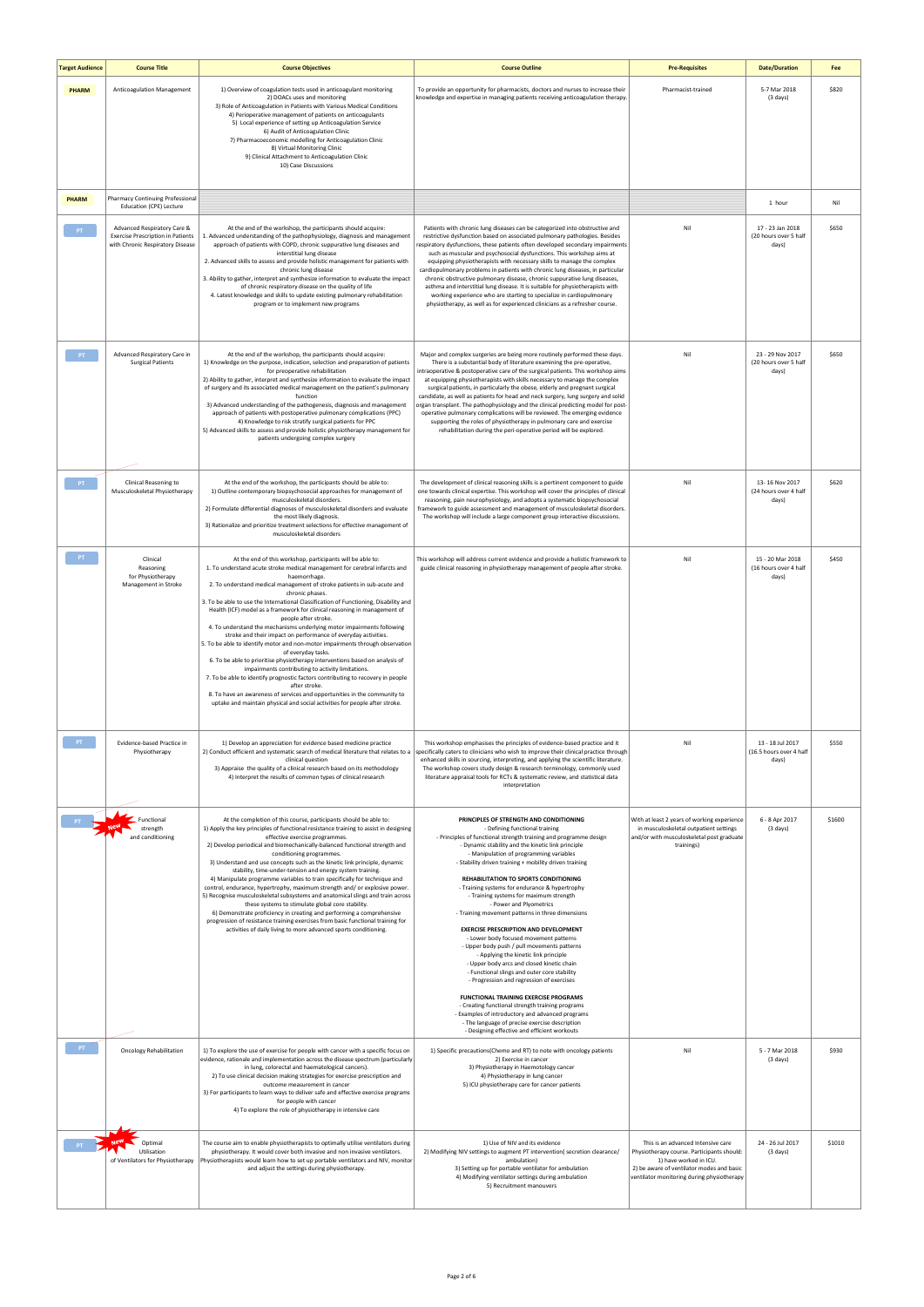| <b>Target Audience</b> | <b>Course Title</b>                                      | <b>Course Objectives</b>                                                                                                                                                                                                                                                                                                                                                                                                                                                                                                                                                                                                                                                                                                                                                         | <b>Course Outline</b>                                                                                                                                                                                                                                                                                                                                                                                                                                                                                                                                                                                                                                                                                                                                                                                                                | <b>Pre-Requisites</b> | <b>Date/Duration</b>                               | Fee                                                 |
|------------------------|----------------------------------------------------------|----------------------------------------------------------------------------------------------------------------------------------------------------------------------------------------------------------------------------------------------------------------------------------------------------------------------------------------------------------------------------------------------------------------------------------------------------------------------------------------------------------------------------------------------------------------------------------------------------------------------------------------------------------------------------------------------------------------------------------------------------------------------------------|--------------------------------------------------------------------------------------------------------------------------------------------------------------------------------------------------------------------------------------------------------------------------------------------------------------------------------------------------------------------------------------------------------------------------------------------------------------------------------------------------------------------------------------------------------------------------------------------------------------------------------------------------------------------------------------------------------------------------------------------------------------------------------------------------------------------------------------|-----------------------|----------------------------------------------------|-----------------------------------------------------|
| PT                     | Physiotherapy Management of<br>Parkinson's Disease       | 1) Discuss the pathophysiology of Parkinson's disease (PD).<br>2) Differentiate between PD and other atypical parkinsonian syndromes.<br>3) Discuss the medical management of people with PD.<br>4) List the criteria for deep brain stimulation.<br>5) Discuss the non-motor symptoms of PD and their impact on patients and<br>caregivers.<br>6) Perform a competent physiotherapy assessment of the patient with PD.<br>7) Discuss the rationale underlying various treatment approaches in people with<br>PD. These include resistance training, cognitive movement strategies and use of<br>cues.<br>8) Design and implement treatment programs for people with PD using an<br>evidence-based approach. This includes identifying individuals who are at risks of<br>falls. | This workshop aims to provide participants with an opportunity to increase their<br>knowledge and understanding of current evidence-based assessment and<br>management of people with Parkinson's disease (PD) within a multidisciplinary<br>setting. It also covers the use of movement strategy training to address gait,<br>freezing and mobility issues, and design of effective treatment programs for<br>people with PD. This workshop comprises of lectures, practical sessions and case<br>discussions.                                                                                                                                                                                                                                                                                                                      | Nil                   | 7 - 10 Nov 2017<br>(16 hours 4 half days)          | \$450                                               |
| PT <sub>1</sub>        | Problem Solving Approach in<br>Respiratory Physiotherapy | 1. The skills to assess, identify indications, precautions and contraindications &<br>prioritize the respiratory problems amendable to physiotherapy techniques<br>2. Advanced knowledge on the rationale and scientific basis supporting the<br>various cardiorespiratory therapy techniques<br>3. Abilities to identify physiotherapy techniques and adjuncts that are suitable<br>for different respiratory issues<br>4. Practical skills to manage the various respiratory physiotherapy adjuncts                                                                                                                                                                                                                                                                            | This workshop introduces the "Problem Solving Approach" to contemporary<br>cardiopulmonary physiotherapy practice. It is a simple framework that helps<br>clinical reasoning, and guide patient management and outcomes through<br>evaluation of clinical features and potential pathophysiological basis. This<br>workshop aim to provide both physiological and scientific evidence to support,<br>or otherwise, the commonly used respiratory care modalities in local setting. This<br>is an interactive workshop with many case illustration and practical components.<br>The contents are appropriate for those who have some/ basic exposure to<br>patients with cardiopulmonary dysfunction, and aims to provide specialized care<br>by developing a systematic and evidence-based approach to respiratory care<br>delivery. | Nil                   | 15 - 21 Jun 2017<br>(20 hours over 5 half<br>days) | \$650                                               |
| <b>RAD</b>             | Ultrasound Elastography                                  | 1) Understand the principles of strain and shear-wave elastography.<br>2) Be familiar with the differences between strain and shear-wave elastography.<br>3) Recognize the normal and abnormal features of tendons evaluated with strain<br>elastography.<br>4) Understand the application of shear-wave elastography for estimating liver<br>fibrosis and cirrhosis.<br>5) Be familiar with current artefacts, pitfalls and limitations of ultrasound<br>elastography.                                                                                                                                                                                                                                                                                                          | 1) Musculo-tendinous elastography: principle, technique, applications and<br>potential pitfalls<br>2) Liver elastography: principle, technique, applications and potential pitfalls<br>3) Practical hands-on session                                                                                                                                                                                                                                                                                                                                                                                                                                                                                                                                                                                                                 | Nil                   | 28 Oct 2017<br>(Half-day)                          | \$180 (AHPs)<br>\$250 (Medical<br>Clinicians & GPs) |
| ST                     | Lidcombe Programme of Early<br>Stuttering Intervention   | The Lidcombe Program is an evidence based, behavioural treatment for early<br>stuttering, developed by clinicians at the Stuttering Unit, South Western Sydney<br>Local Health District and researchers at the University of Sydney.<br>The two-day workshop is designed for speech pathologists who are interested in<br>using the Lidcombe Program. The treatment in the Lidcombe Program is parental<br>verbal contingencies during everyday conversations. Clinical measurement of<br>stuttering is critical in the Lidcombe Program, because it is a focus of all<br>management decisions and the focus of all communication about stuttering<br>between the clinician, parent, and child.                                                                                  | 1) Understand the latest development of stuttering treatment<br>2) Understand the rationale and concepts of the Lidcombe Program<br>3) Confidently conduct the components of the Lidcombe Program - training<br>parents, speech measures, therapy, and maintenance                                                                                                                                                                                                                                                                                                                                                                                                                                                                                                                                                                   | Nil                   | 25 - 26 May 2017<br>$(2 \text{ days})$             | \$700                                               |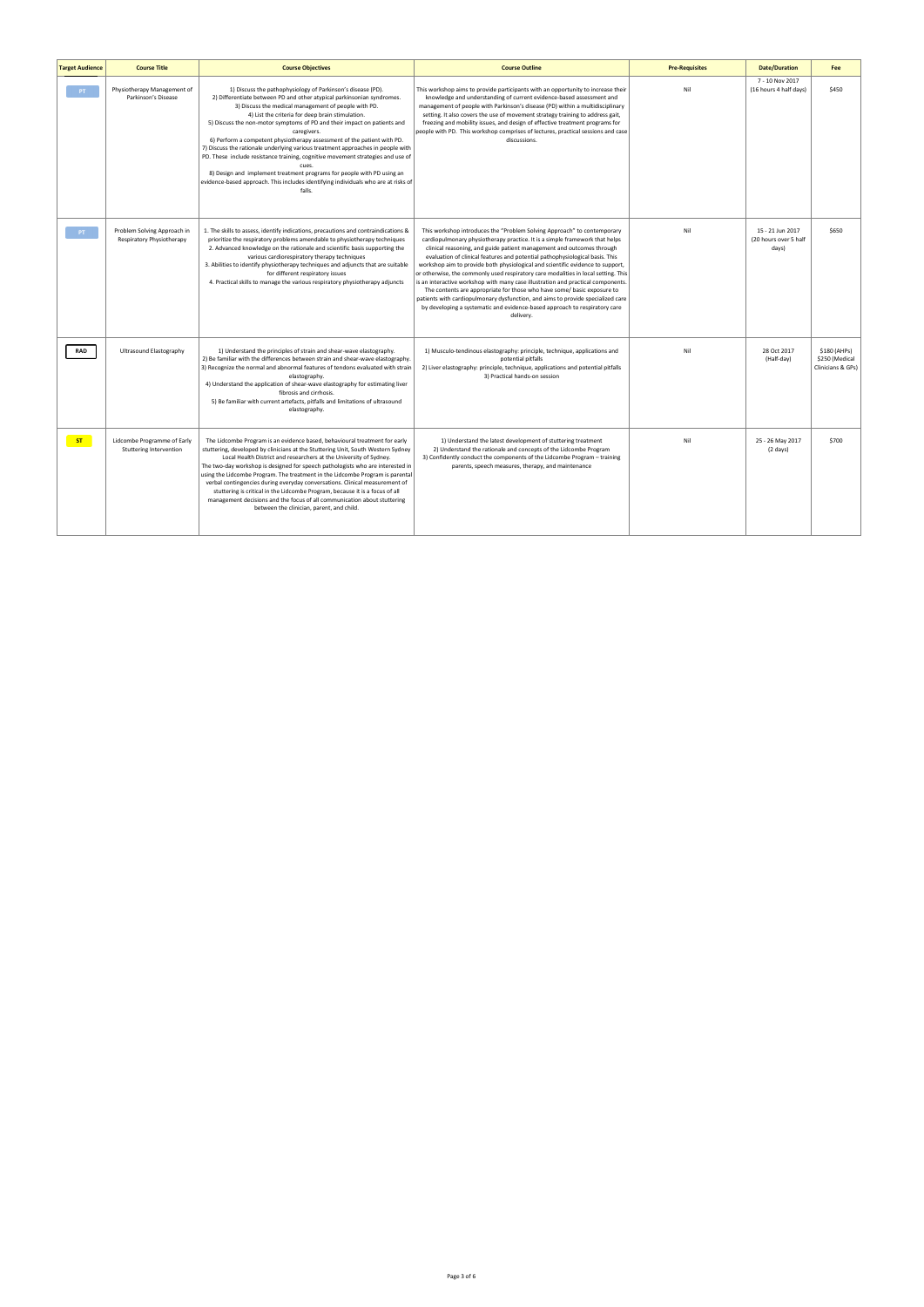Updated as at 2 November 2017

All information stated is correct as of 21 Sept 2016 and subject to change without notice. Fees are in Singapore Dollars unless otherwise indicated. PGAHI reserves the right to update, change or replace any part of information. We strongly encourage you to check this page periodically for changes.

## **MULTIDISCIPLINARY (for Healthcare Professionals)**

| <b>LEADERSHIP &amp; COMMUNICATIONS</b> |                                                                                                                                                                  |                                                                                                                                                                                                                                                                                                                                                                                                                                                                                                                                                                                                                                   |                                                                                                                                                                                                                                                                                                                 |                       |                                |       |
|----------------------------------------|------------------------------------------------------------------------------------------------------------------------------------------------------------------|-----------------------------------------------------------------------------------------------------------------------------------------------------------------------------------------------------------------------------------------------------------------------------------------------------------------------------------------------------------------------------------------------------------------------------------------------------------------------------------------------------------------------------------------------------------------------------------------------------------------------------------|-----------------------------------------------------------------------------------------------------------------------------------------------------------------------------------------------------------------------------------------------------------------------------------------------------------------|-----------------------|--------------------------------|-------|
| <b>Target Audience</b>                 | <b>Course Title</b>                                                                                                                                              | <b>Course Objectives</b>                                                                                                                                                                                                                                                                                                                                                                                                                                                                                                                                                                                                          | <b>Course Outline</b>                                                                                                                                                                                                                                                                                           | <b>Pre-Requisites</b> | <b>Date/Duration</b>           | Fee   |
| $^{\circ}$ HP $^{\circ}$               | Developing Leadership Capabilities and Effectiveness<br>(Most beneficial to AHP/HOD, individuals managing teams,<br>or high potentials for leadership positions) | 1) Understand principles and insights into leadership<br>2) Apply knowledge and skills learnt<br>3) Develop into not merely good, but an extraordinary and effective leader.                                                                                                                                                                                                                                                                                                                                                                                                                                                      | 1) Great Leaders Make a Great Difference<br>2) Character is the Essence of Leadership<br>3) Principles of Leadership: Be, Know, Do<br>4) Leadership Styles: Using the Right One<br>5) Leadership & Teams<br>6) Legacy of Leadership: Develop Your People                                                        | Nil                   | 10 & 17 Oct 2017               | \$400 |
| $H$ P                                  | Positive leadership<br><b>New</b>                                                                                                                                | This course aims to enable leaders to lead in a positive ways that bring out the best in<br>people.<br>Upon completion of the workshop, participants will be able to:<br>- Explain the case for positive leadership<br>- Imbue positive meaning into work and leadership<br>- Share a few elements of the Performance-Happiness Model <sup>2</sup><br>- Understand their own happiness at work, and potential of the IPPQ for their teams<br>- Have a more positive emotional effect on others<br>- Give and receive growth-promoting feedback<br>- Transform crises into opportunities for learning, growth and enhanced service | . The Case for Positive Leadership<br>• Positive Meaning in Work<br>• The Performance-Happiness Model2 and the iOpener People and Performance<br>Questionnaire, which is based on the model<br>. Leading with Emotional Awareness<br>· Positive Communication<br>. Positive Leadership in the face of Adversity | Nil                   | 18 and 31 May 2017<br>(2 days) | \$620 |

|                        | PEDAGOGY & EDUCATION RESEARCH                    |                                                                                                                                                                                                                                                                                                                                                                                                                                                                                                                                                                                                                                                                                                       |                                                                                                                                                                                                                                                                                                                                                                                                                                                                                                                                                                                                                                                                                                                                                                                                                                                                                                                                                                                                                            |                       |                                                                      |       |
|------------------------|--------------------------------------------------|-------------------------------------------------------------------------------------------------------------------------------------------------------------------------------------------------------------------------------------------------------------------------------------------------------------------------------------------------------------------------------------------------------------------------------------------------------------------------------------------------------------------------------------------------------------------------------------------------------------------------------------------------------------------------------------------------------|----------------------------------------------------------------------------------------------------------------------------------------------------------------------------------------------------------------------------------------------------------------------------------------------------------------------------------------------------------------------------------------------------------------------------------------------------------------------------------------------------------------------------------------------------------------------------------------------------------------------------------------------------------------------------------------------------------------------------------------------------------------------------------------------------------------------------------------------------------------------------------------------------------------------------------------------------------------------------------------------------------------------------|-----------------------|----------------------------------------------------------------------|-------|
| <b>Target Audience</b> | <b>Course Title</b>                              | <b>Course Objectives</b>                                                                                                                                                                                                                                                                                                                                                                                                                                                                                                                                                                                                                                                                              | <b>Course Outline</b>                                                                                                                                                                                                                                                                                                                                                                                                                                                                                                                                                                                                                                                                                                                                                                                                                                                                                                                                                                                                      | <b>Pre-Requisites</b> | <b>Date/Duration</b>                                                 | Fee   |
| $H$ P                  | Biostatistics for Research (Basic/Intermediate)  | Participants will gain a good introduction to biostatistical concepts, particularly in the<br>context of clinical trials and other aspects of clinical research. Topics covered will include<br>summary statistics and hypothesis tests, with a heavy emphasis on teaching participants to Design issues, intention to treat vs per protocol, estimation, Hypothesis testing, type 1<br>carry out statistical analysis on their own using SPSS.<br>Participants will learn the essential statistical considerations in clinical trials. In addition,<br>various functions of the SPSS will also be taught. Participants will learn how to use SPSS for<br>both qualitative and quantitative analysis. | 1) SPSS basics - defining data, simple descriptive<br>2) Introduction to Clinical research methodology.<br>& 2 errors & Sample size<br>3) Qualitative analysis<br>Parametric and non-parametric tests<br>4) Recording data, logical and compute statements. Charts & graphs<br>5) Quantitative Analysis:<br>Determining associations between categorical variables - Chi square, Fisher's Exact<br>and McNemar test. Use of odds ratios and relative risks<br>6) Merging files. Exporting files from Excel & Access. Syntax commands<br>7) Correlation & Linear Regression: Association between quantitative variables -<br>Pearson's & Spearman's correlation. Multiple regression to control for confounders or<br>to determine for predictors in a quantitative outcome variable<br>8) Logistic regression.<br>To control for confounders or to determine predictors for a qualitative outcome<br>variable<br>9) Survival analysis.<br>Kaplan Meier and Cox regression for analysis of quantitative data with censoring | Nil                   | 3-5 Apr 2017<br>12-14 Jun 2017<br>3-5 Jul 2017<br>$(3 \text{ days})$ | \$700 |
| $H$ P                  | Biostatistics for Research (Advance)             | Participants will gain a good introduction to Advanced biostatistical concepts, which extends<br>the intermediate Quantitative &<br>Qualitative Data Analyses techniques.<br>This course is recommended for participants who have previously enrolled for the<br>Biostatistics for Research (Basic/Intermediate) Course.                                                                                                                                                                                                                                                                                                                                                                              | 1) Revision for Basic & Intermediate<br>2) Multinomial, Ordinal, Conditional Logistic regression.<br>OR vs RR<br>3) Linear Regression vs GLM<br>4) Mixed Model analysis & Generalized Linear Models<br>5) Repeated Measures GLM vs Mixed model.<br>Genralized Estimating Equations (GEE)<br>6) Poisson regression & Weighted logistic regression<br>7) ROC analysis - development of risk score models<br>8) PCA, Factor & Reliability analysis                                                                                                                                                                                                                                                                                                                                                                                                                                                                                                                                                                            | Nil                   | 15-17 May 2017<br>6-8 Nov 2017<br>$(3 \text{ days})$                 | \$780 |
| HP.                    | Motivational Interviewing (Basic & Intermediate) | The aim of this interactive workshop is to introduce the theory and foundational skills of<br>Motivational<br>Interviewing (MI) through didactic and experiential processes. Participants will become<br>acquainted with<br>the history of MI and underlying theories and key foundational skills.                                                                                                                                                                                                                                                                                                                                                                                                    | 1) Motivational Interviewing: 30 Years of asking questions about change<br>2) The underlying assumptions, ideas and theories of MI<br>3) What is MI and is not MI<br>4) The Spirit of MI<br>5) The foundational Skills<br>6) Interacting with Change & Sustain Talk<br>7) Working with discord<br>8) Planning for Change<br>9) Exploring cultural considerations for MI                                                                                                                                                                                                                                                                                                                                                                                                                                                                                                                                                                                                                                                    | Nil                   | 14-16 Aug 2017<br>10-12 Jan 2018<br>$(3 \text{ days})$               | \$770 |



# **PGAHI Training Calendar April 2017 - March 2018**

| Legend:      |             |           |                             |           |              |            |                        |           |                      |
|--------------|-------------|-----------|-----------------------------|-----------|--------------|------------|------------------------|-----------|----------------------|
| <b>DIET</b>  | Dietitians  | <b>HP</b> | <b>Health Professionals</b> | <b>OT</b> | Occupational | <b>MSW</b> | Medical Social Workers |           |                      |
| <b>PHARM</b> | Pharmacists | PT.       | Physiotherapists            | POD       | Podiatrists  | <b>RAD</b> | Radiographers          | <b>ST</b> | Speech<br>Therapists |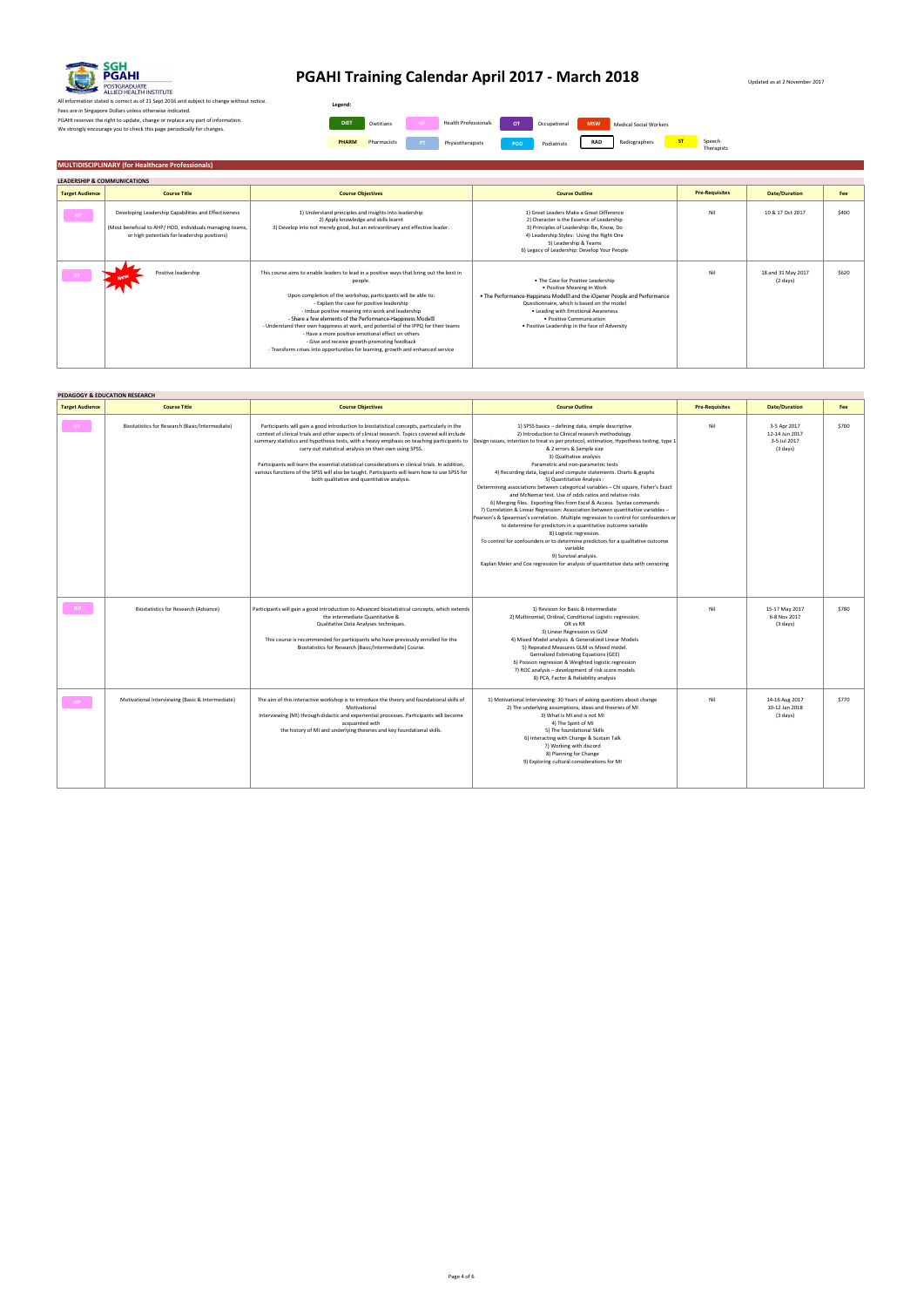Updated as at 2 November 2017

All information stated is correct as of 21 Sept 2016 and subject to change without notice. Fees are in Singapore Dollars unless otherwise indicated. PGAHI reserves the right to update, change or replace any part of information. We strongly encourage you to check this page periodically for changes.

### **MULTIDISCIPLINARY (for Healthcare Professionals)**

| SKILLS-BASED           |                                                                                                 |                                                                                                                                                                                                                                                                                                                                                                                                                                                                                                                                                                                                                                                                                                                                                                                                                                                                                                                                                                                                                                                                                                                                                                                                                     |                                                                                                                                                                                                                                                                                                                                                                                                                                                                                                                                                                                                                                                                                                          |                                                                                                                                            |                                        |        |
|------------------------|-------------------------------------------------------------------------------------------------|---------------------------------------------------------------------------------------------------------------------------------------------------------------------------------------------------------------------------------------------------------------------------------------------------------------------------------------------------------------------------------------------------------------------------------------------------------------------------------------------------------------------------------------------------------------------------------------------------------------------------------------------------------------------------------------------------------------------------------------------------------------------------------------------------------------------------------------------------------------------------------------------------------------------------------------------------------------------------------------------------------------------------------------------------------------------------------------------------------------------------------------------------------------------------------------------------------------------|----------------------------------------------------------------------------------------------------------------------------------------------------------------------------------------------------------------------------------------------------------------------------------------------------------------------------------------------------------------------------------------------------------------------------------------------------------------------------------------------------------------------------------------------------------------------------------------------------------------------------------------------------------------------------------------------------------|--------------------------------------------------------------------------------------------------------------------------------------------|----------------------------------------|--------|
| <b>Target Audience</b> | <b>Course Title</b>                                                                             | <b>Course Objectives</b>                                                                                                                                                                                                                                                                                                                                                                                                                                                                                                                                                                                                                                                                                                                                                                                                                                                                                                                                                                                                                                                                                                                                                                                            | <b>Course Outline</b>                                                                                                                                                                                                                                                                                                                                                                                                                                                                                                                                                                                                                                                                                    | <b>Pre-Requisites</b>                                                                                                                      | <b>Date/Duration</b>                   | Fee    |
|                        | CPD Lecture Series (appox 10 for FY17)                                                          |                                                                                                                                                                                                                                                                                                                                                                                                                                                                                                                                                                                                                                                                                                                                                                                                                                                                                                                                                                                                                                                                                                                                                                                                                     |                                                                                                                                                                                                                                                                                                                                                                                                                                                                                                                                                                                                                                                                                                          |                                                                                                                                            | 1 hour<br>(once every month)           | Nil    |
| OT.                    | Clinical Application of Proprioceptive Neuromuscular<br>Facilitation (PNF): Introductory Course | 1) Gain an understanding of the philosophy and principles of PNF.<br>2) Be skilled in the performance of the basic patterns of PNF including:<br>a. Scapular patterns<br>b. Pelvic patterns<br>c. Upper limb patterns<br>d. Lower limb patterns<br>3) Acquire the ability to apply the techniques of PNF in a variety of both musculoskeletal and<br>neurological conditions requiring movement reeducation.<br>4) Be able to utilise PNF techniques as an efficient, effective method of increasing range of<br>movement.<br>5) Develop an understanding of how to incorporate PNF with other treatment approaches in<br>musculoskeletal and neurological conditions.<br>6) Have an ability to utilise PNF techniques in functional activities such as bed mobility, gait<br>and sporting actions.<br>7) Develop an understanding of the current literature supporting the wide range of clinical<br>uses of PNF.                                                                                                                                                                                                                                                                                                  | 1) History of PNF, Principles and Techniques<br>2) Pelvic Patterns<br>3) Lower Limb Patterns<br>4) Scapular Patterns<br>5) PNF and stretching<br>6) Upper limb Patterns<br>7) Integrating Clinical Approaches<br>8) Functional Application<br>9) Patient Demonstration and Discussion                                                                                                                                                                                                                                                                                                                                                                                                                    | Nil                                                                                                                                        | 6 - 8 Oct 2017<br>$(3 \text{ days})$   | \$1030 |
| OT .                   | Cognitive Rehabilitation                                                                        | 1) Understand the benefits of cognitive rehabilitation<br>2) Assess cognitive impairment to develp interventions<br>3) Adopt Strategies in Cognitive Interventions for varied conditions<br>4) Understand the use of memory aids                                                                                                                                                                                                                                                                                                                                                                                                                                                                                                                                                                                                                                                                                                                                                                                                                                                                                                                                                                                    | 1) Overview of Cognitive Impairment<br>2) Cognitive abilities of individual with mild cognitive impairment<br>3) Assessment of Cognitive Impairment<br>4) Application of cognitive strategies in Cognitive Rehabilitation<br>5) Use of memory aids and set up of environment to facilate learning                                                                                                                                                                                                                                                                                                                                                                                                        | Nil                                                                                                                                        | 16 - 18 Aug 2017<br>(3 days)           | \$950  |
|                        | Ergonomics                                                                                      | To understand ergonomics / human factors approach to human-machine-environment<br>system                                                                                                                                                                                                                                                                                                                                                                                                                                                                                                                                                                                                                                                                                                                                                                                                                                                                                                                                                                                                                                                                                                                            | 1) Introduction to ergonomics<br>2) Musculoskeletal Systems and Disorders<br>3) Ergonomics Risk Assessment<br>4) Anthropometry<br>5) Ergonomic programme development<br>6) Office Ergonomics<br>7) Manual Handling<br>8) Stretching exercises                                                                                                                                                                                                                                                                                                                                                                                                                                                            | Nil                                                                                                                                        | 22 - 23 Mar 2018<br>$(2 \text{ days})$ | \$450  |
|                        | Evidence-based<br><b>Upper Limb Retraining</b><br>After Stroke                                  | 1) Name the essential components (invariant kinematic features) of normal reach and<br>manipulation.<br>2) Recognise common compensations when observing people with stroke/brain injury<br>attempting to reach for and use everyday objects; understand and explain why these<br>compensatory strategies should be discouraged during practice.<br>3) Discuss factors thought to contribute to the development of muscle<br>overactivity/spasticity, and strategies to prevent these secondary problems.<br>4) Explain the relationship and differences between spasticity/overactivity, muscle length<br>changes, missing essential components and compensations.<br>5) Plan and conduct an observational analysis and motor training session with a person who<br>has had a stroke<br>6) Name key factors that affect motor learning, and how these factors can be modified to<br>enhance learning and increase intensity of practice.<br>7) Use an electrical stimulation machine to stimulate paralysed muscles<br>8) Discuss evidence related to various interventions including constraint-induced movement<br>therapy and mirror therapy to improve motor recovery and function of a person's upper<br>limb | 1) Analysis of normal movement<br>2) Analysis of Abnormal Movement<br>3) Being an Effective Coach<br>4) Muscle length changes and spasticity<br>5) Evidence of Therapy Effectiveness<br>6) Clinical sesisons (hands-on)                                                                                                                                                                                                                                                                                                                                                                                                                                                                                  | Participants must be<br>registered with the Allied<br>Health Professions Council,<br>Singapore and hold a valid<br>practising certificate. | 12 - 14 Jun 2017<br>$(3 \text{ days})$ | \$1200 |
| <b>OT</b>              | Theraband Bands, Balls and Balance                                                              | 1) Understand the scientific basis for elastic resistance exercise prescription and progression<br>2) Demonstrate the appropriate use of elastic resistance devices<br>3) Understand the scientific basis for proprioceptive training and progression<br>4) Demonstrate appropriate use of proprioceptive training devices<br>5) Apply principles of clinical progressions using elastic resistance and proprioceptive<br>training devices                                                                                                                                                                                                                                                                                                                                                                                                                                                                                                                                                                                                                                                                                                                                                                          | The "Bands, Balls and Balance" workshop includes lectures and hands-on lab<br>activities using elastic resistance bands, exercise balls and balance training devices.<br>The workshop provides evidence-based and clinically relevant exercise progressions.<br>Participants will learn the scientific basis for use of these devices and enhance their<br>clinical decision making and problem solving skills.<br>The workshop will cover the following:<br>1) The Science of Elastic Resistance Training<br>2) Hands on: Elastic Resistance Lab<br>3) Progressive Proprioceptive Training Lecture<br>4) Proprioceptive Lab - Balls and Balance<br>5) Clinical Progressions and Functional applications | Nil                                                                                                                                        | 3 Nov 2017<br>(1 day)                  | \$280  |
| OT                     | Community Care Partners Programme: Care Management<br>in Advanced Parkinson                     |                                                                                                                                                                                                                                                                                                                                                                                                                                                                                                                                                                                                                                                                                                                                                                                                                                                                                                                                                                                                                                                                                                                                                                                                                     | 1) Common problems encountered: Postural hypotension, pain, motor fluctuations<br>2) Communication and Swallowing in advanced PD<br>3) Advanced Care Planning<br>4) Learning via Case study                                                                                                                                                                                                                                                                                                                                                                                                                                                                                                              | Nil                                                                                                                                        | 6 May 2017<br>(Half-day, afternoon)    | \$50   |
|                        | <b>Diabetes Nutrition</b>                                                                       | 1) To equip multidisciplinary diabetes healthcare providers with basic yet essential nutrition<br>knowledge on diabetes.<br>2) To debunk misconceptions about diet and diabetes.<br>3) To enhance the importance of using self-blood glucose monitoring as a tool to better<br>achieve the control of blood glucose level and to see how different food affect blood glucose<br>level.                                                                                                                                                                                                                                                                                                                                                                                                                                                                                                                                                                                                                                                                                                                                                                                                                              | 1) Nutrition - in diabetes management<br>2) Diabetes nutrition recommendations - current updates<br>3) 'Diabetic Diet': Facts & Fallacies<br>4) Eating with Diabetes<br>5) Meal planning with Diabetes<br>6) Glycaemic index<br>7) Importance of Self Blood Glucose Monitoring (SBGM)<br>8) Tracking hypers and hypos<br>8) Armchair Supermarket Tour                                                                                                                                                                                                                                                                                                                                                    | Nil                                                                                                                                        | 19 Sept 2017<br>(1 day)                | \$220  |
|                        | <b>Enteral Nutrition</b>                                                                        | 1) To equip healthcare providers with skills in handling patients requiring enteral nutrition<br>feeding.<br>2) To promote evidence based practice for enteral nutrition management.                                                                                                                                                                                                                                                                                                                                                                                                                                                                                                                                                                                                                                                                                                                                                                                                                                                                                                                                                                                                                                | 1) Nutrition screening and assessment<br>2) Enteral feeding rationale and monitoring<br>3) Enteral feed product selection<br>4) Enteral product taste session<br>5) Identifying enteral feeding complications<br>6) Enteral feeding trouble shooting<br>7) Medication administration via feeding tube<br>8) Feeding tube selection                                                                                                                                                                                                                                                                                                                                                                       | Nil                                                                                                                                        | 27 Feb 2018<br>(1 day)                 | \$240  |



# **PGAHI Training Calendar April 2017 - March 2018**

| Legend:      |                   |           |                             |            |              |            |                               |    |                      |
|--------------|-------------------|-----------|-----------------------------|------------|--------------|------------|-------------------------------|----|----------------------|
| <b>DIET</b>  | <b>Dietitians</b> | HP        | <b>Health Professionals</b> | OT         | Occupational | <b>MSW</b> | <b>Medical Social Workers</b> |    |                      |
| <b>PHARM</b> | Pharmacists       | <b>PT</b> | Physiotherapists            | <b>POD</b> | Podiatrists  | <b>RAD</b> | Radiographers                 | ST | Speech<br>Therapists |